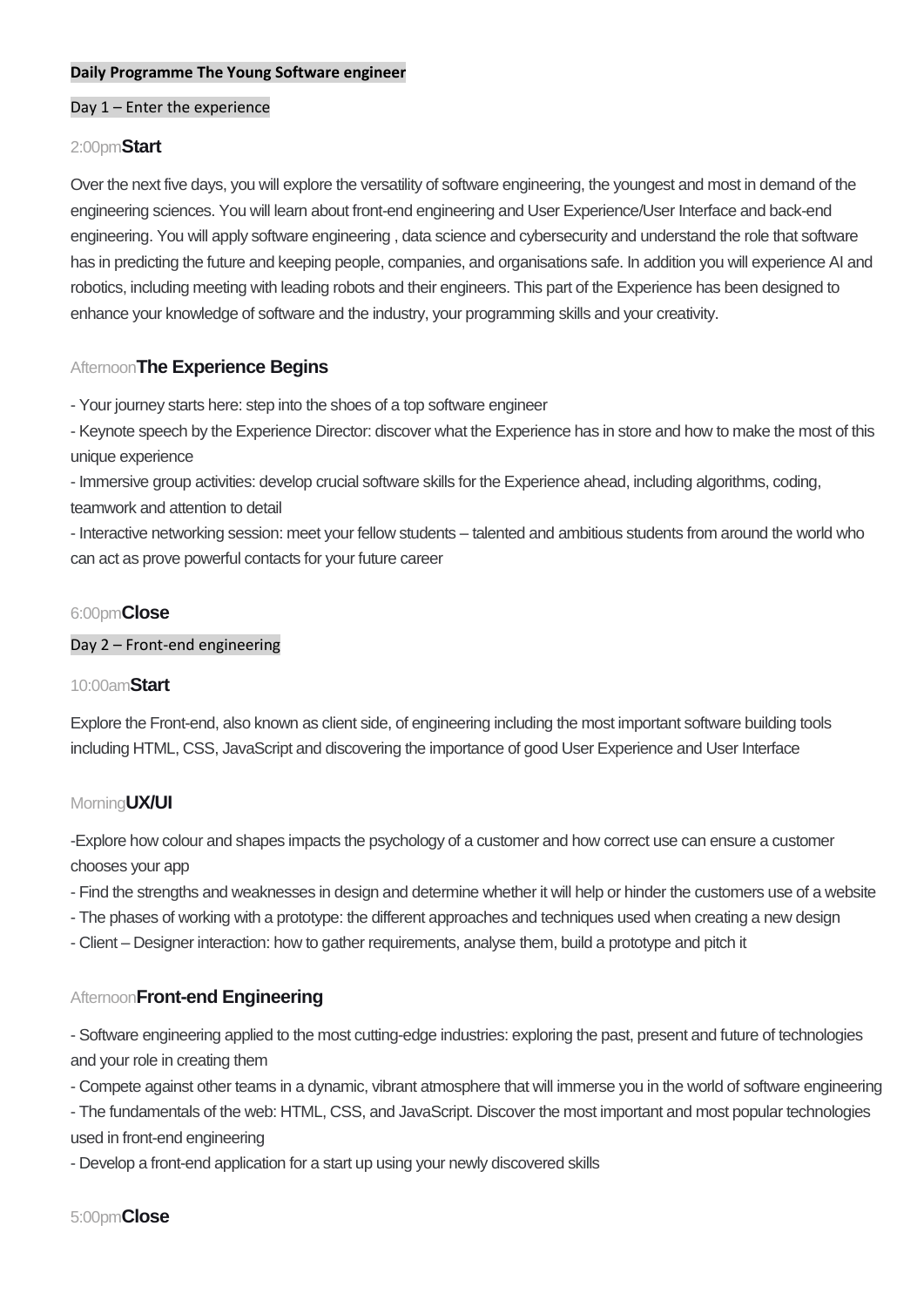## Day 3 – Back -end engineering and network security

### 10:00am**Start**

Turn your attention to the back-end / server-side engineering. Discover how to code efficiently and the hardware required to maintain a system and its vulnerabilities

## Morning**Back-end Engineering**

- Explore the main algorithms, discover how to think algorithmically and solve programming problems efficiently
- Get hands-on creating the back-end of a full-stack project using one of the most popular back-end languages: Python
- Learn how to store data in a relational database and apply it in the full-stack project

- Solve problems by thinking like a Software Engineer: common methodologies, tricks and tips to perform better when coding

## Afternoon**Networks & Cybersecurity**

- Hardware can be hacked too: discover the ins and outs of computer hardware and its vulnerabilities
- Explore the biggest risks to computer networks and the sophisticated techniques cyber criminals use to target them
- Lead your team to victory in a race to design the most efficient network for a large international organisation
- Prepare a report for the organisation identifying potential network security risks and proposing mitigation techniques
- Receive valuable live feedback from experts in cyber security

### 5:00pm**Close**

#### Day 4 – Software and data: solving climate change

## 10:00am**Start**

Work on a project to protect the planet by using software optimisations and algorithms explored over the previous days

# Morning**Tech firms fighting Climate Change**

-Explore how top firms are tackling climate change by using software, data science and artificial intelligence

- Discover how these firms have incorporated technological advancements to implement strategies to confront previously unsolved issues
- Led by data: Evaluate how data has driven the decisions and practises of these firms throughout their journey to success
- Demonstrate your understanding of the world of data science by pitching further potential solutions to save our planet

## Afternoon**Data and Software to the rescue**

- Explore how climate change and global warming is severely impacting an 'at-risk' region and how the society is in desperate need of a realistic plan
- Examine predictive climate models to determine the extent of the disruption global warming is projected to cause on this area in the next 50 years
- Take action: Using your knowledge of Artificial intelligence, machine learning and the automation industry decipher plausible solutions to save this society from devastation
- Pitch your solutions to leading data scientists and software engineers, and receive detailed feedback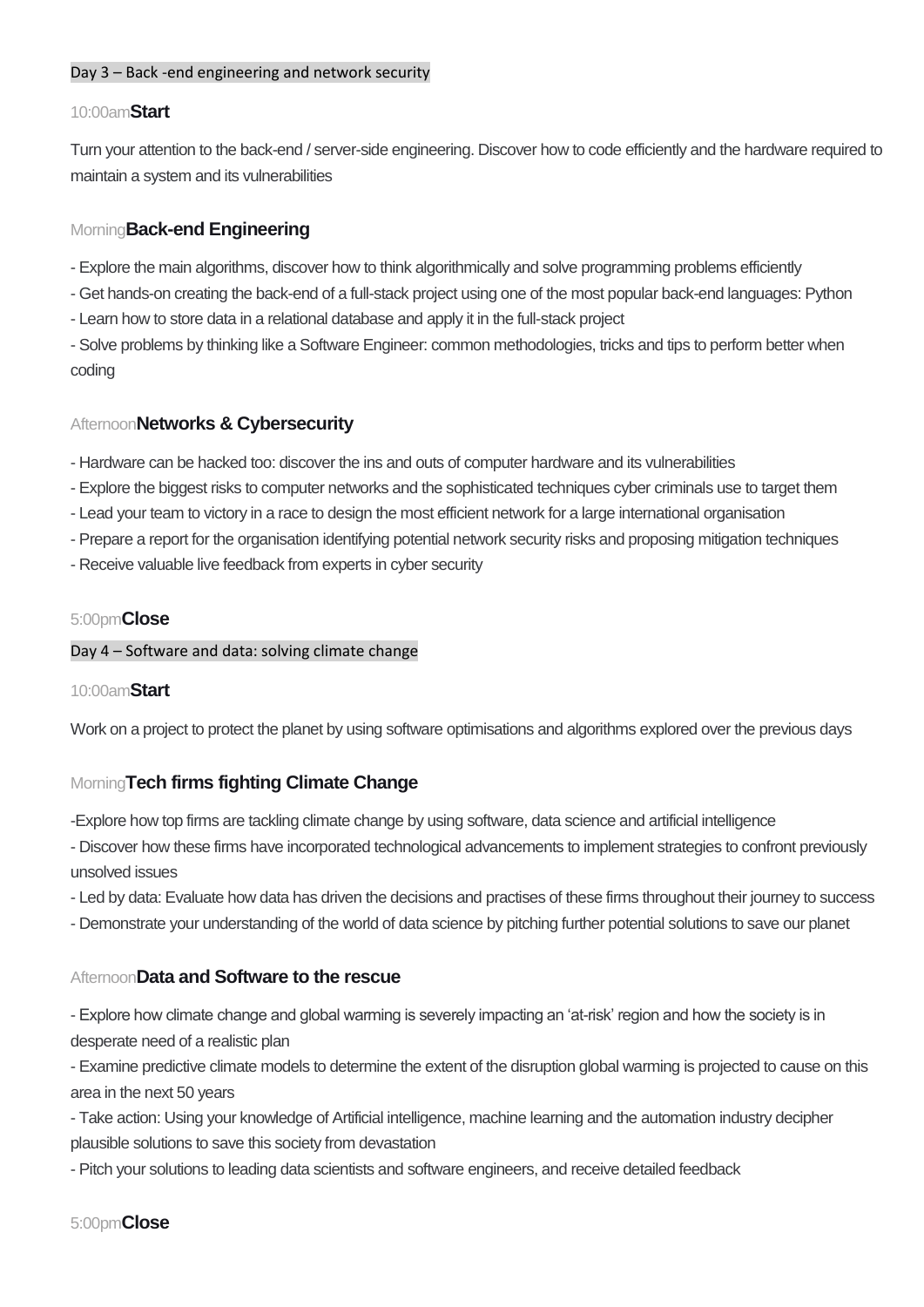## Day 5 : Robotics and AI

### 10:00am**Start**

Discover the growing world of Robotics and AI and the enormous market for newer, better hardware and functionality

## Morning**A World of Robotics**

- Introduction to robotics and the most successful and highest functioning robots in existence today
- Discuss the future and moral dilemmas of robotics
- Understand software required in the field of robotics and meet pioneers turning science fiction into reality
- Devise a unique application for robotics and automation and identify the positive impact they can have on society and the potential downfalls of an increasingly automated workforce.

# Afternoon**Career Coaching: How to Become a Successful Software Engineer**

The core knowledge you need to plan your pathway to becoming a top software engineer…

- Your path to success: understanding the key decisions ahead and how to maximise your chances of success
- Subject choices at A-level/IB/university and more
- Securing work experience, designing impactful CVs/resumes and powerful interview techniques
- Coaching from experienced software engineers on what you can do now to stand out in the future

## 5:00pm**Close**

### Day 6 – Cyber security day

## 10:00am**Start**

Now you've mastered the fundamentals of software engineering, developed your own app and understood the relationship between software, hardware and data science, it's time to put your skills into practice. Over the next five days, you will work alongside numerous other disciplines and understand how software, programming and data have influenced industries including medicine and financial technology. You will then work against the clock in teams to take part in an immersive two day game jam with indie game experts to develop a world beating video game. As well as this, you will step into the shoes of a cybersecurity expert and complete an immersive Red Team/Blue Team activity to secure the network of a tech giant. Finally, you will undertake a private networking event at a central London location and rub shoulders with industry leaders in software, cybersecurity and data science.

# Morning**Visit a World-Renowned Cyber Security Agency**

- Take a tour around a leading cyber security organisation: engage with leading industry professionals and discover the core concepts at the intersection of politics and cyber security

- Discover how cybersecurity is an essential service for businesses of all sizes and for the security of nation states

- Understand the threats you face from cyberattacks, and the key steps you can take to protect yourself against potential attackers

## Afternoon**Secure the Network of a Tech Giant**

- Perform your first Red Team/Blue Team exercise: a core cybersecurity assessment process designed to gauge the strength of an organisation's security measures and identify where improvements can be made.

- Conduct an analysis of the company's security systems to identify vulnerabilities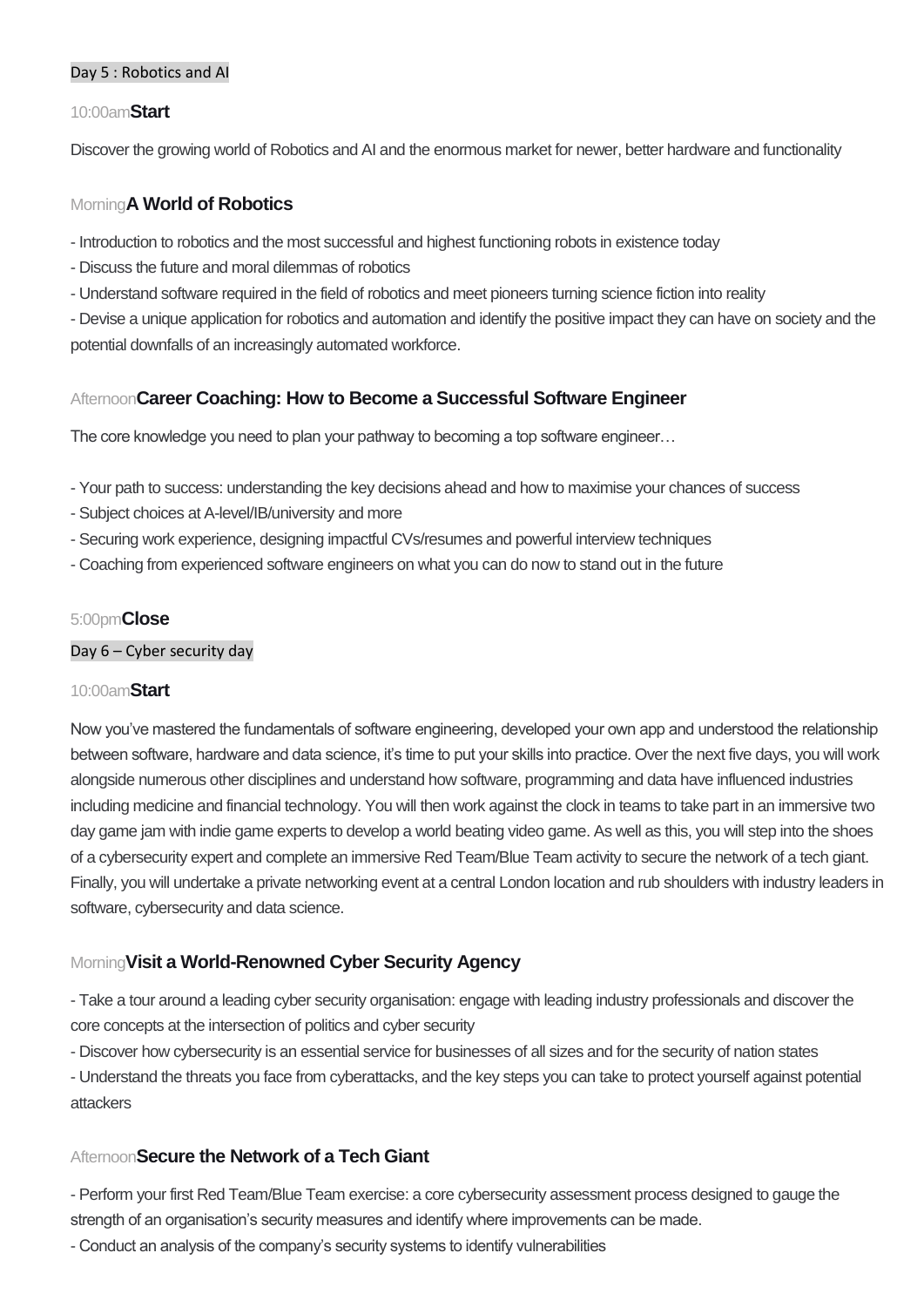- Anticipate future attacks and develop remediation strategies
- Offer guidance to the company's IT team by proposing improvements to their security protocols

#### 5:00pm**Close**

#### Day 7 – The game Jam (PartI)

### 10:00am**Start**

Today you will step into the shoes of a video game designer and understand the exciting worlds of level design before considering the mechanics of UI/UX

## Morning**The Level Designer**

Step into the shoes of the level designer and put your skills to the test in the InvestIN Game Jam 2022

- Discover the principles and work methods loved by world-leading level designers
- Learn how to release exciting new updates to develop and evolve a game whilst preserving its unique identity
- Explore how level designers make the most of current gaming trends to expand their player base
- Now it's your turn: decide the pace and flow of your game and outline all possible outcomes

### Afternoon**UI/UX Designer**

Step into the shoes of the User Interface/User Experience designer and put your skills to the test in the InvestIN Game Jam 2022

- What makes for successful UI/UX design? Uncover the core principles governing playability
- Learn what makes for a great looking UI that is intuitive, easy-to-use and engages players
- Discover different approaches to UI/UX in video game design and how they impact the player's immersion within the game

- Empathy is key: step into the player's shoes and evaluate the usability, accessibility, and style of game UIs across a variety of genres

## 5:00pm**Close**

#### Day 8 – The game Jam (PartII)

#### 10:00am**Start**

Now you've designed the basics of your indie game, work with your teams to finalise it before pitching it to a panel of experts at an iconic tech venue

## Morning**The Product Launch**

With your level design and UI/UX mastered, consider what makes a successful video game and see how indie game studios break into the main stream

- Develop your team's concepts into a finalized product
- Prepare your pitch and present your creation in the Dragon's Den
- Network with other teams and size up your competition does your game have what it takes to win?
- The winning team will receive a professional mock-up of their video game to take home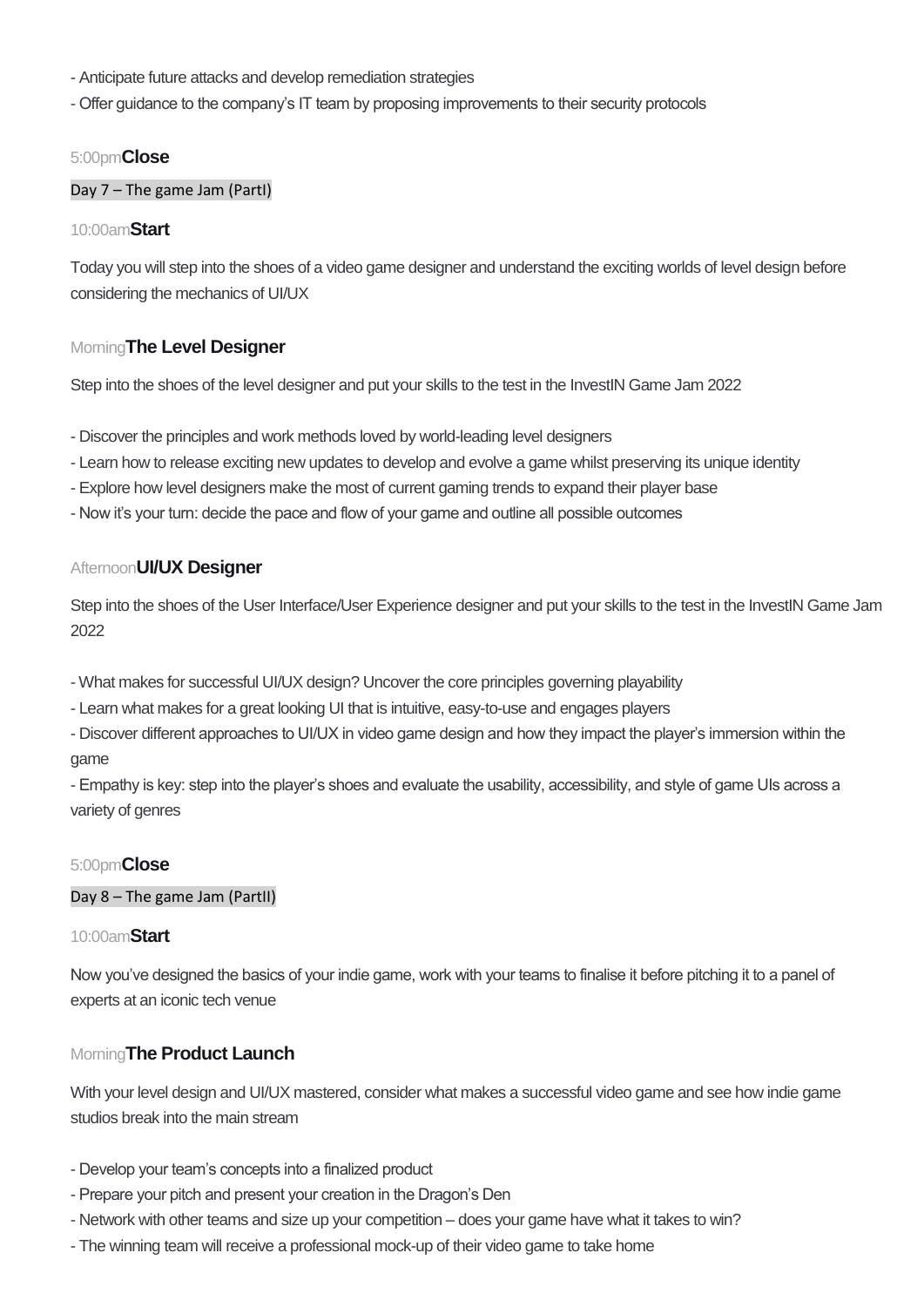# Afternoon**Race to the Finish Line**

It's time to reveal the winners of the InvestIN Game Jam 2022! Visit an iconic tech venue and present your game to a panel of video game industry leaders

- Time is running out! Add the final touches to perfect your video game

- Name your game and write an exciting description for the App store to convince users to download it!

- Your time to shine: show off your finished product at an iconic East London tech city location and discover your peers' creations

- Who will be crowned the winners of the InvestIN Game Jam 2022? Receive valuable feedback from experts in video game design and development and see if your game has what it takes

# 5:00pm**Close**

## Day 9 – Software architecture and medtech

## 10:00am**Start**

Step into the role of software architect and work closely with your stakeholders to define the software blueprint for a MedTech start-up.

## Morning**Software Architecture and Design**

- You will now be assigned the role of a software architect for an international company
- Compete against other teams in a dynamic, vibrant atmosphere that will immerse you in the real world of software engineering
- Explore the different layers within software and understand how architecture defines behaviour
- Explore the first phase of the software development life cycle, software design
- Examine the SOLID principle to create flexible and modular software designs

# Afternoon**The MedTech Project**

- Explore the evolution of health technology, latest innovations and what the future holds
- Use principles of software architecture and design to plan your own health-tech app for remote medical care including key considerations surrounding data handling, app design and patient data security
- Suggest how technology can support patients with post-surgical and after hour care at home
- Use technology to empower patients to track their own medical care
- Present your projects to leading medical professionals and receive live feedback

## 5:00pm**Close**

#### Day 10 – Fintech

## 10:00am**Start**

Develop an educational investment app as you discover the multi-billion FinTech revolution

## Morning**Fintech Visit**

- Put your software engineering credentials to the test as you tackle a complex assignment alongside experts from a range of professional backgrounds including finance, software and entrepreneurship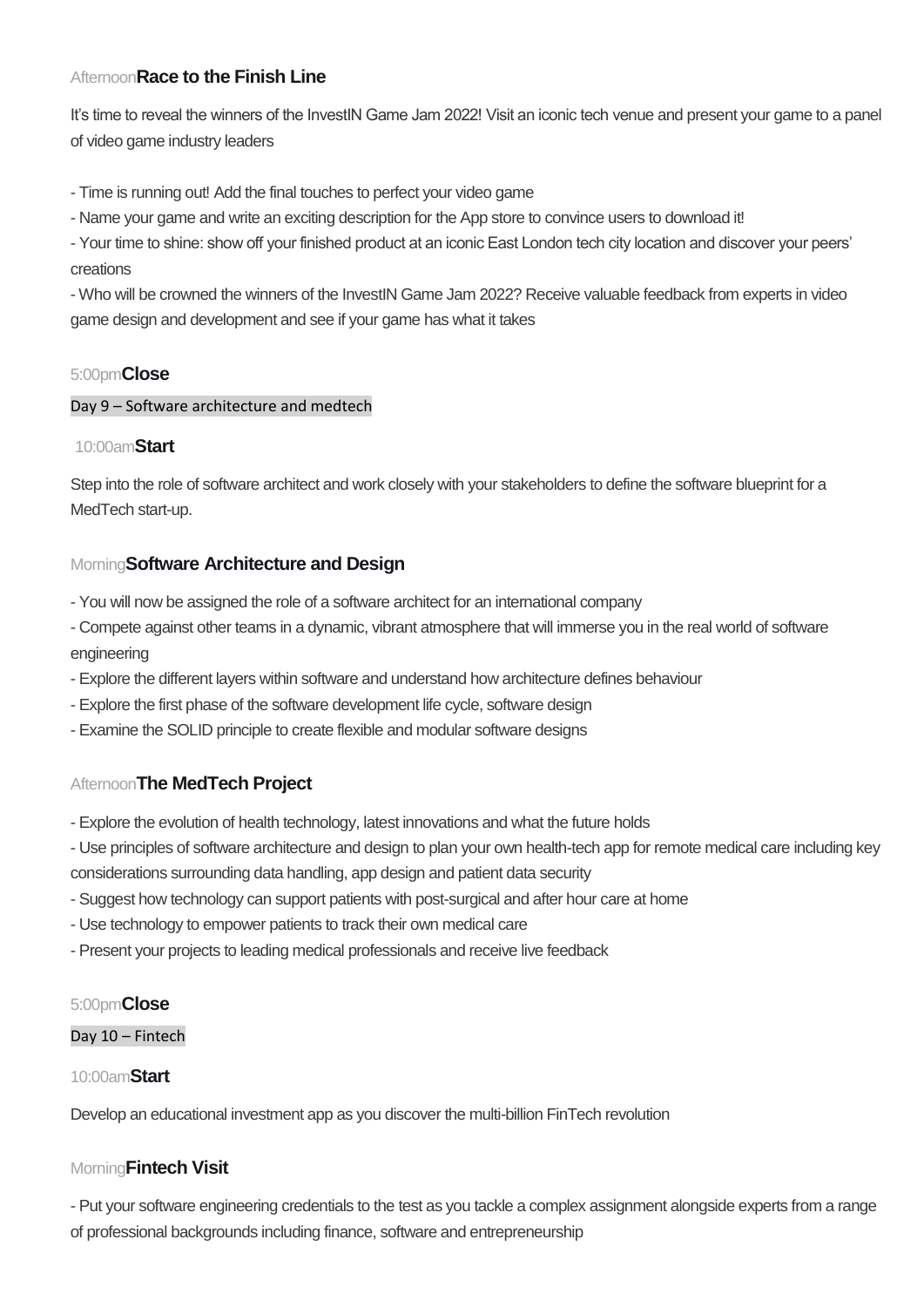- Work in teams comprised of the fastest growing industries in the modern world and assign project roles that reflect individuals' areas of expertise

- Display your team's project at an exclusive Fintech fair attended by industry leading professionals
- Receive live feedback on your work from the experts and reflect on your team's performance

# Afternoon**Private Networking Event**

- Put your newfound knowledge to the test

- Take part in a private networking session with top software engineers, QA testers, UX/UI professionals, product managers and project managers

- Have your burning questions answered by those in the know
- Receive valuable advice from experts in the field

# 5:00pm**Close**

## Day 11- Careermax week

## 10:30am**Start**

Over the next five days, you will receive personalised coaching on how to succeed in each of the major milestones on the road to landing your dream job: i) securing a place at a top-tier university ii) excelling in your studies iii) mastering every aspect of the recruitment process and procuring a top job in software engineering post-university. In addition, you will receive inspirational coaching on key employability skills from high-profile figures including politicians and Olympic athletes.

## Morning**Enter CareerMax**

Your future starts now: discover the essential skills needed to thrive in software engineering

- Personal development plan: work with a careers expert in small focus groups to plan the next steps in your journey - 'Big results require big ambitions': hear from a world-class Olympic athlete on the importance of being a self-starting, ambitious individual in today's increasingly competitive climate

- 'The art of communication is the language of leadership': hear from a high-ranking politician on how best to improve your communication skills and captivate a large audience

# Afternoon**University Applications**

You're in your final year of school and it is time to start thinking about what comes next

- Inside UCAS: an interactive session with a university admissions expert, with guidance on how to ace your applications and bag your first-choice university

- University and degree choices: making the right decisions to maximise your career potential
- Eye-catching extracurriculars: using extracurricular activities to boost your application
- Personal statement workshop: expert coaching on the art of personal statement writing
- Interview training: a masterclass with senior admissions tutors from top UK universities

- You become the admissions officer: step into the shoes of a university admissions tutor; review a collection of personal statements and interview prospective students for a place at a world-renowned educational institution

# 5:00pm**Close**

Day 12 – Enter Cambridge University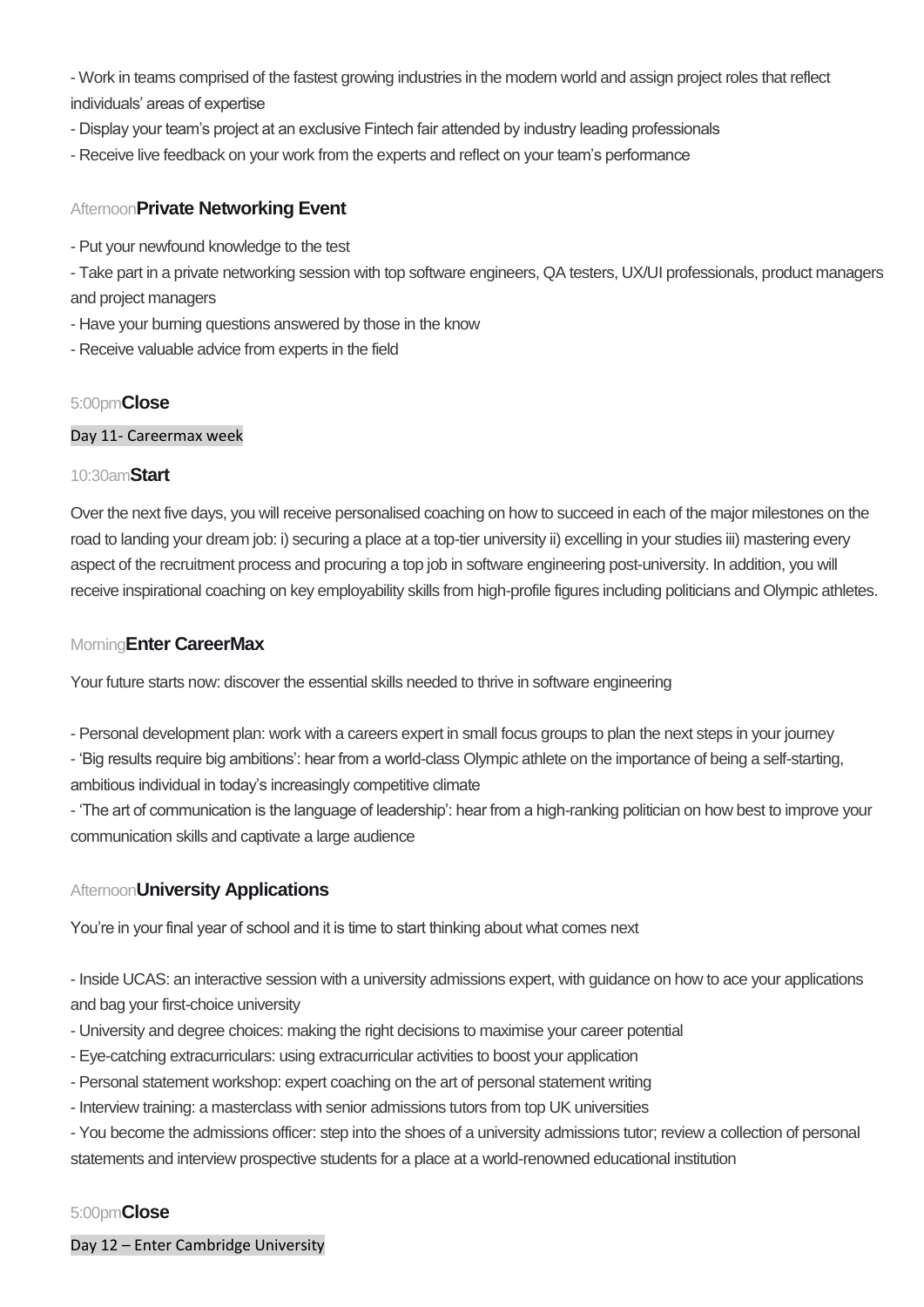### 10:30am**Start**

## Morning**Welcome to University!**

Congratulations! You have been accepted into your first-choice university – it's time to start preparing

- University tour: private tour of the University of Cambridge led by students, who will guide you through the abundant opportunities available to you there

- Academic lecture: meet academics from the Department of Computer Science and experience a university style lecture

- Meet the university team: attend an exclusive networking lunch with students and academics

## Afternoon**Step into the Shoes of a Student**

- The academic seminar: discuss the contents of the morning lecture in a seminar group led by an academic, reflect on the topics raised with likeminded individuals and begin to generate your initial hypotheses

- The research project: work effectively as part of a team to research and plan for a knock-out group presentation

- The group presentation: present your team's finding to your peers and academics
- The feedback: receive feedback on your presentation and reflect on your team's performance

### 5:00pm**Close**

Day 13 – Graduate Recruitment: applications and interviews

10:30am**Start**

## Morning**Graduate Applications**

You're in your final year of study and it is time to start thinking about life after university

- Standout work experience: learn the importance of securing relevant work experience and the impetus it can add to your graduate job applications

- Killer CVs: crack the code to the perfect CV with industry recruitment experts and hear from hiring managers from the software industry on what they are looking for in candidate resumes

- You become the hiring manager: step into the shoes of a senior hiring manager working at tech giant as you screen a set of graduate CVs and select which candidates you would like to interview

## Afternoon**Graduate Interviews**

The graduate recruiter was impressed by your knockout CV and you have now been invited to interview for the role…

- Interview workshop: receive bespoke public speaking training on how best to articulate yourself during high-pressure, professional situations such as interviews and presentations

- You become the graduate interviewer: interview candidates for a graduate role alongside senior recruitment managers and put them through their paces with a series of challenging scenario-based questions

- Reflection: return to your focus groups and review the goals you set for InvestIN's CareerMax week. What have you achieved so far? What would you like to work on over the final two days? What questions do you need answering?

## 5:00pm**Close**

Day 14 – Graduate recruitment: assessment centres